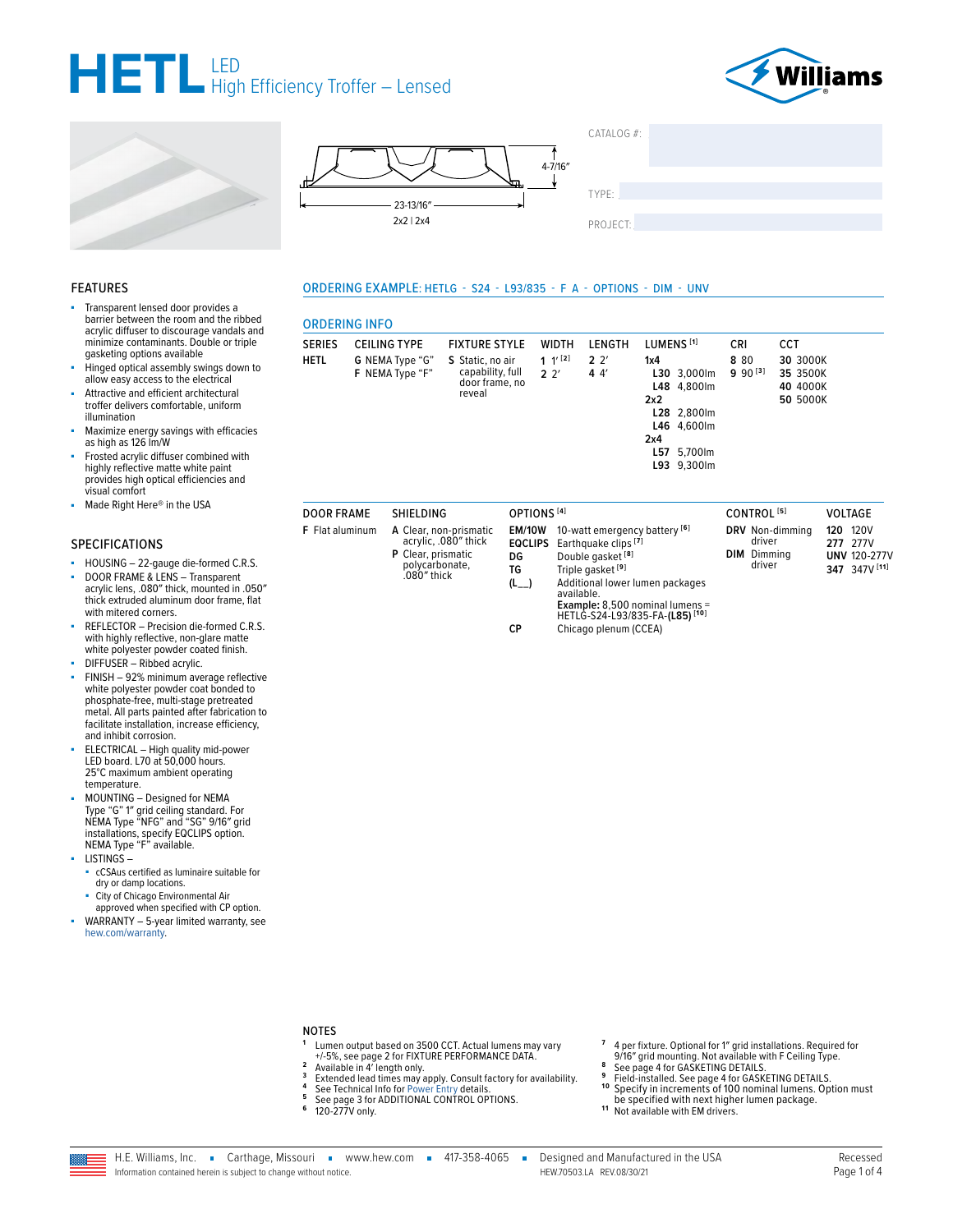# **HETL** LED<br>High Efficiency Troffer – Lensed

#### <span id="page-1-0"></span>FIXTURE PERFORMANCE DATA

|           |     | LED PACKAGE   DELIVERED LUMENS | <b>WATTAGE</b> | <b>EFFICACY (Im/W)</b> |
|-----------|-----|--------------------------------|----------------|------------------------|
| $\approx$ | L30 | 3081                           | 27.6           | 111.6                  |
|           | L48 | 4812                           | 41.1           | 117.1                  |
| 2x2       | L28 | 2863                           | 25.5           | 112.3                  |
|           | L46 | 4681                           | 39.9           | 117.3                  |
| 2x4       | L57 | 5765                           | 47.2           | 122.1                  |
|           | L93 | 9412                           | 74.4           | 126.5                  |

#### MULTIPLIER TABLE

|        | <b>COLOR TEMPERATURE</b> |                          |  |  |  |  |  |
|--------|--------------------------|--------------------------|--|--|--|--|--|
|        | CCT                      | <b>CONVERSION FACTOR</b> |  |  |  |  |  |
|        | 3000K                    | 0.99                     |  |  |  |  |  |
| 80 CRI | 3500K                    | 1.00                     |  |  |  |  |  |
|        | 4000K                    | 1.03                     |  |  |  |  |  |
|        | 5000K                    | 1.06                     |  |  |  |  |  |
|        |                          |                          |  |  |  |  |  |
|        | 3000K                    | 0.82                     |  |  |  |  |  |
|        | 3500K                    | 0.83                     |  |  |  |  |  |
| 90 CRI | 4000K                    | 0.86                     |  |  |  |  |  |
|        | 5000K                    | 0.89                     |  |  |  |  |  |
|        |                          |                          |  |  |  |  |  |

- Photometrics tested in accordance with IESNA LM-79. Results shown are based on 25ºC ambient temperature.
- Wattage shown is average for 120V through 277V input.
- Results based on 3500K, 80 CRI, actual<br>lumens may vary +/-5%<br>■ Use multiplier table to calculate additional<br>options.
- 

### PHOTOMETRY

**HETLG-S14-L48/835** Total Luminaire Output: 4812 lumens; 41.1 Watts | Efficacy: 117.1 lm/W | 80 CRI; 3500K CCT



|                          | <b>VERTICAL ANGLE</b> | <b>HORIZONTAL ANGLE</b> | <b>ZONAL LUMENS</b> |            |     |
|--------------------------|-----------------------|-------------------------|---------------------|------------|-----|
|                          |                       | 0°                      | 45°                 | $90^\circ$ |     |
|                          | 0                     | 2092                    | 2092                | 2092       |     |
| CANDLEPOWER DISTRIBUTION | 5                     | 2057                    | 2056                | 2056       | 196 |
|                          | 15                    | 1950                    | 1957                | 1970       | 556 |
|                          | 25                    | 1750                    | 1766                | 1775       | 820 |
|                          | 35                    | 1488                    | 1519                | 1538       | 952 |
|                          | 45                    | 1215                    | 1270                | 1286       | 954 |
|                          | 55                    | 808                     | 860                 | 761        | 731 |
|                          | 65                    | 468                     | 455                 | 321        | 421 |
|                          | 75                    | 173                     | 135                 | 98         | 157 |
|                          | 85                    | 22                      | 19                  | 19         | 27  |
|                          | 90                    | 0                       | 0                   | 0          |     |

|               |          | <b>ZONE</b> | <b>LUMENS</b> | % FIXTURE |
|---------------|----------|-------------|---------------|-----------|
| LUMEN SUMMARY |          | $0 - 30$    | 1571          | 33        |
|               | $0 - 40$ | 2523        | 52            |           |
|               | $0 - 60$ | 4207        | 87            |           |
|               |          | $0 - 90$    | 4812          | 100       |
|               |          | $-180$      | 4812          | 100       |

**HETLG-S22-L46/835** Total Luminaire Output: 4681 lumens; 39.9 Watts | Efficacy: 117.3 lm/W | 80 CRI; 3500K CCT



|                          | <b>VERTICAL ANGLE</b> | <b>HORIZONTAL ANGLE</b> | <b>ZONAL LUMENS</b> |            |     |
|--------------------------|-----------------------|-------------------------|---------------------|------------|-----|
|                          |                       | 0°                      | 45°                 | $90^\circ$ |     |
| CANDLEPOWER DISTRIBUTION | 0                     | 2015                    | 2015                | 2015       |     |
|                          | 5                     | 1992                    | 1991                | 1988       | 190 |
|                          | 15                    | 1882                    | 1887                | 1891       | 537 |
|                          | 25                    | 1690                    | 1708                | 1724       | 792 |
|                          | 35                    | 1415                    | 1451                | 1480       | 915 |
|                          | 45                    | 1130                    | 1196                | 1238       | 911 |
|                          | 55                    | 760                     | 840                 | 821        | 724 |
|                          | 65                    | 430                     | 470                 | 363        | 429 |
|                          | 75                    | 157                     | 141                 | 102        | 159 |
|                          | 85                    | 19                      | 15                  | 15         | 25  |
|                          | 90                    | 0                       | 0                   | 0          |     |

| LUMEN SUMMARY | <b>ZONE</b> | <b>LUMENS</b> | % FIXTURE |
|---------------|-------------|---------------|-----------|
|               | $0 - 30$    | 1518          | 32        |
|               | 0 - 40      | 2433          | 52        |
|               | 0 - 60      | 4068          | 87        |
|               | $0 - 90$    | 4681          | 100       |
|               | $0 - 180$   | 4681          | 100       |

**HETLG-S24-L93/835** Total Luminaire Output: 9412 lumens; 74.4 Watts | Efficacy: 126.5 lm/W | 80 CRI; 3500K CCT



|              | <b>VERTICAL ANGLE</b> | <b>HORIZONTAL ANGLE</b> | <b>ZONAL LUMENS</b> |            |      |
|--------------|-----------------------|-------------------------|---------------------|------------|------|
|              |                       | 0°                      | 45°                 | $90^\circ$ |      |
|              | 0                     | 4051                    | 4051                | 4051       |      |
| DISTRIBUTION | 5                     | 4005                    | 4003                | 3998       | 382  |
|              | 15                    | 3784                    | 3793                | 3803       | 1079 |
|              | 25                    | 3398                    | 3433                | 3466       | 1592 |
|              | 35                    | 2844                    | 2918                | 2975       | 1839 |
| CANDLEPOWER  | 45                    | 2272                    | 2405                | 2488       | 1831 |
|              | 55                    | 1528                    | 1689                | 1650       | 1456 |
|              | 65                    | 864                     | 945                 | 729        | 862  |
|              | 75                    | 316                     | 284                 | 205        | 320  |
|              | 85                    | 38                      | 30                  | 30         | 51   |
|              | 90                    | 0                       | 0                   | 0          |      |
|              |                       |                         |                     |            |      |

| LUMEN SUMMARY | <b>ZONE</b> | <b>LUMENS</b> | % FIXTURE |
|---------------|-------------|---------------|-----------|
|               | $0 - 30$    | 3053          | 32        |
|               | $0 - 40$    | 4892          | 52        |
|               | $0 - 60$    | 8179          | 87        |
|               | $0 - 90$    | 9412          | 100       |
|               | 180         | 9412          | 100       |

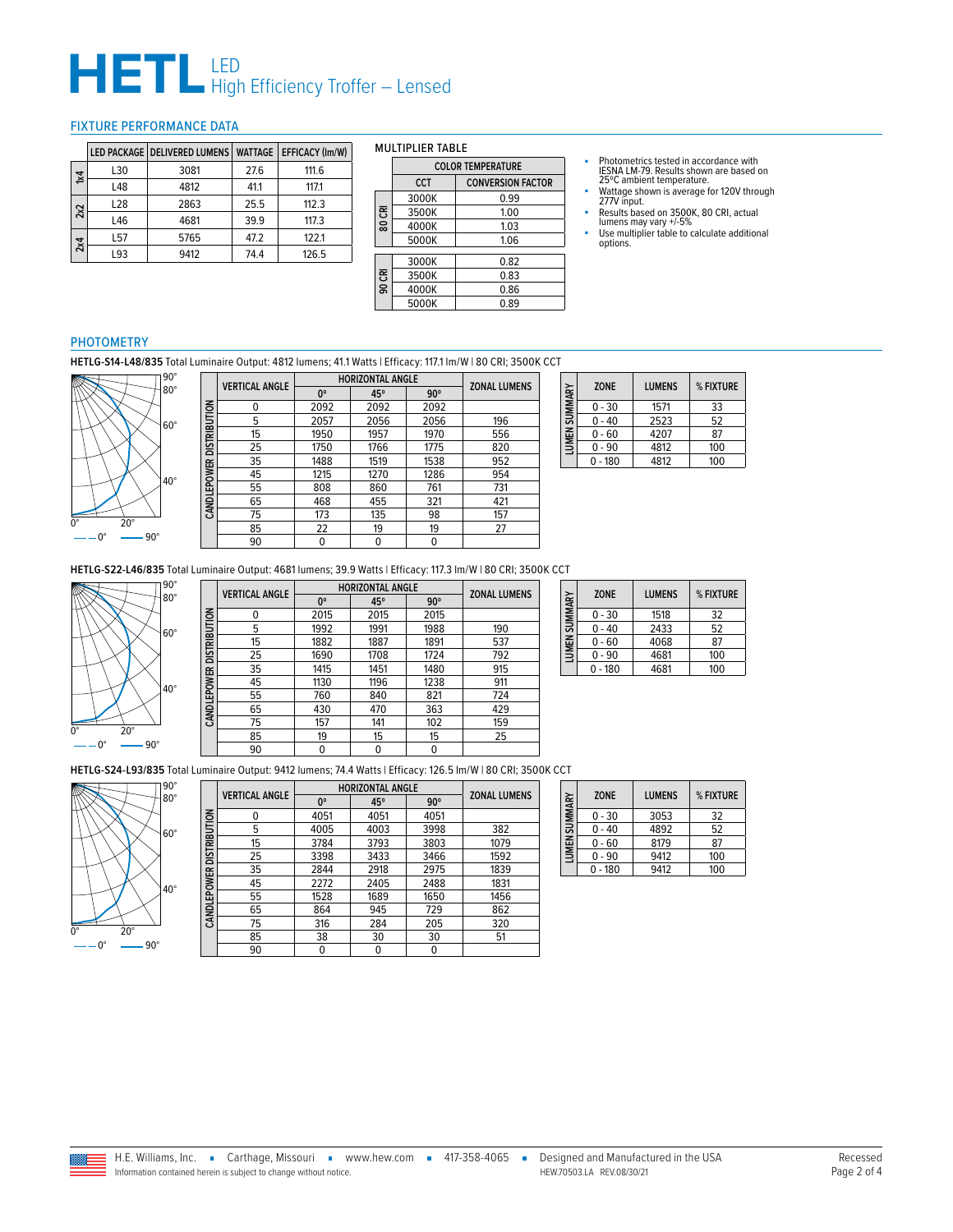# **HETL** LED<br>High Efficiency Troffer – Lensed

### <span id="page-2-0"></span>ADDITIONAL CONTROL OPTIONS

| Note: Lumen restrictions apply, consult product builder at hew.com/product-builder. |                                                                                         |  |  |  |  |
|-------------------------------------------------------------------------------------|-----------------------------------------------------------------------------------------|--|--|--|--|
| <b>CATALOG NUMBER</b>                                                               | <b>DESCRIPTION</b>                                                                      |  |  |  |  |
| <b>DRV</b>                                                                          | Driver prewired for non-dimming applications                                            |  |  |  |  |
| DIM                                                                                 | Dimming driver prewired for 0-10V low voltage applications                              |  |  |  |  |
| DIM1                                                                                | 1% dimming driver prewired for 0-10V low voltage applications                           |  |  |  |  |
| <b>DIM LINE</b>                                                                     | Line voltage dimming driver (TRIAC and ELV compatible, 120V only)                       |  |  |  |  |
| <b>DIM TRC</b>                                                                      | Line voltage dimming driver (TRIAC compatible, 120V only)                               |  |  |  |  |
| SD40                                                                                | 40% step-dimming driver                                                                 |  |  |  |  |
| SD50                                                                                | 50% step-dimming driver                                                                 |  |  |  |  |
| DALI                                                                                | DALI dimming driver                                                                     |  |  |  |  |
| LTE LINE                                                                            | Lutron Hi-lume 1% 2-wire dimming driver forward phase line voltage controls (120V only) |  |  |  |  |
| LDE1                                                                                | Lutron Hi-lume 1% EcoSystem dimming LED driver                                          |  |  |  |  |
| ELDO SOLOB                                                                          | EldoLED Solodrive, 0.1% dimming driver for 0-10V controls                               |  |  |  |  |
| ELDO SOLOB DALI                                                                     | EldoLED Solodrive, 0.1% dimming driver for DALI controls                                |  |  |  |  |
| ELDO ECO1                                                                           | EldoLED Ecodrive, 1% dimming driver for 0-10V controls                                  |  |  |  |  |
| ELDO ECO1 DALI                                                                      | EldoLED Ecodrive, 1% dimming driver for DALI controls                                   |  |  |  |  |

### FIXTURE DETAILS